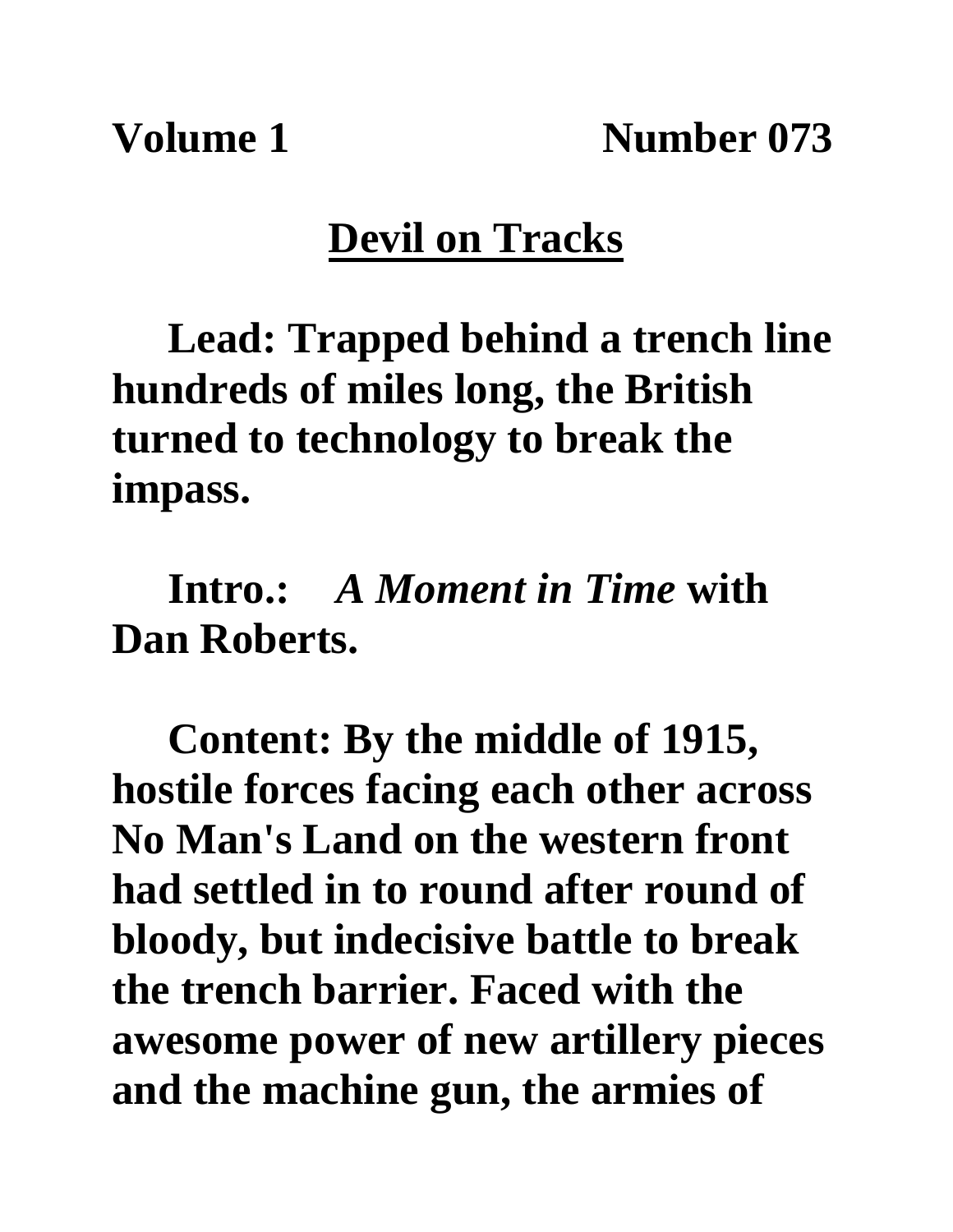**Germany, France, England, Russia, Austria and Italy, did what armies had done for centuries When faced with a new weapon, they dug a hole and jumped in it. Mile after mile of elaborate trenches, ripped up the beautiful French countryside.**

**Desperate to break this impass, the British began looking for a technological breakthrough. First Lord of Admiralty Winston Churchill, became intrigued with the possibility of an armored mobile vehicle and formed the Admiralty Land Ships Committee, to explore various possibilities. The first idea was to stick a gun behind some armored plates on a farm tractor, but by September 1915, most of these wild ideas had been thrown out. The chosen design looked**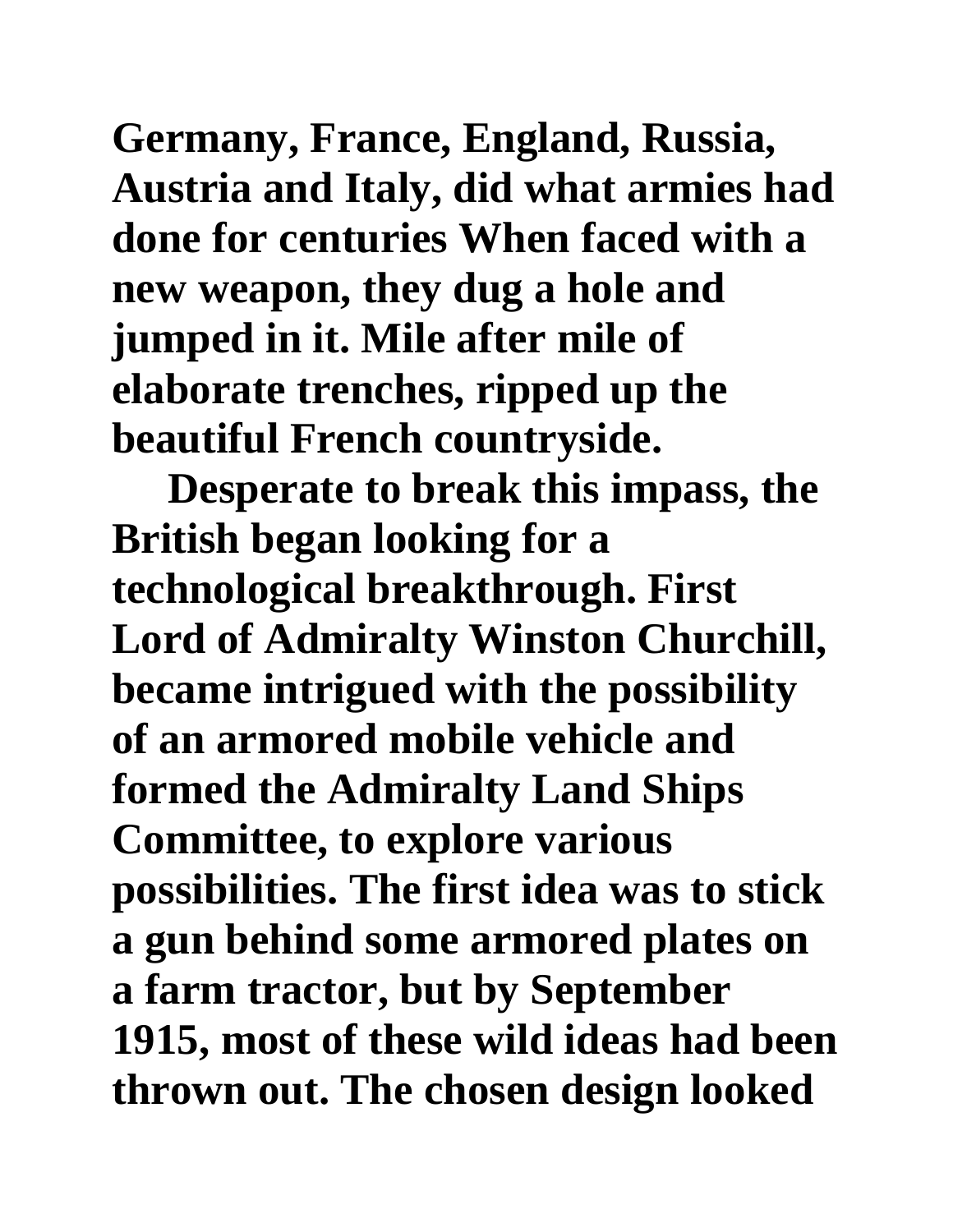**a water container, and for the purpose of secrecy they chose the name "tank." Tank it was to remain.**

**After a year of preparation, in the late summer of 1916, fifty tanks began their journey to the French village of Fleurs. Only nine actually fought in the first battle but they worked. Faced with something that appeared invulnerable the Germans panicked and Tank number D-16 rumbled through the village and helped eliminate three battalions of German troops. One of the Germans shouted, "the devil is coming," and they were off.**

**By the end of October, most of the tanks had broken down, but at the**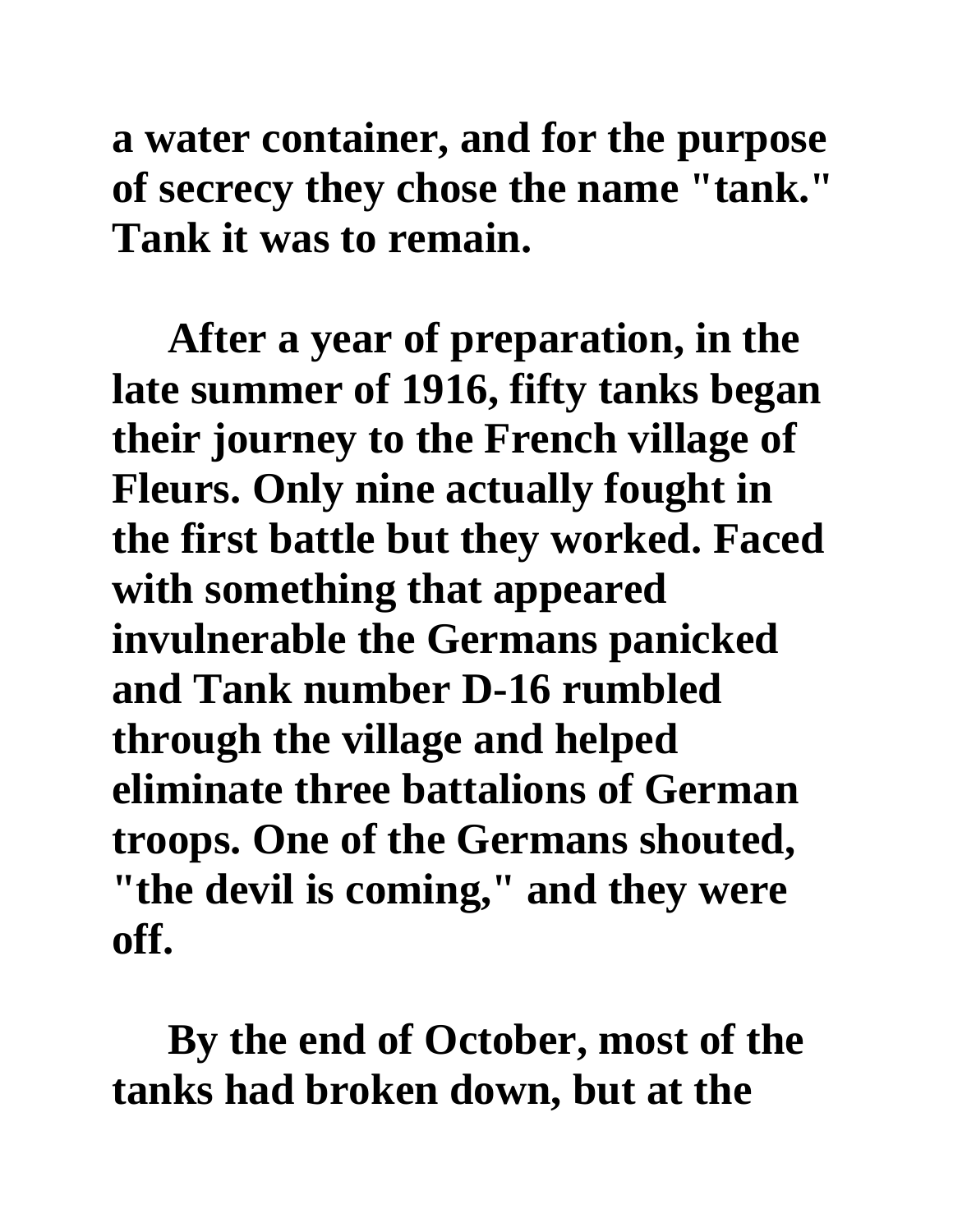**Battle of Fleurs they had proven themselves. The tank restored mobility to the battlefield. No Longer could armies hunker down in trenches and remain safe. The tank's contribution to the German defeat was a lesson they learned well and proved it over the same ground in the Blitzkrieg of 1940.**

## **"A Moment in Time" is produced at the University of Richmond. This is Dan Roberts.**

## **Resources**

**Larson, Robert H.** *The British Army and the Theory of Armored Warfare, 1918-1940***. Newark, NJ: University of Delaware Press, 1984.**

**Macksey, Kenneth.** *Tank Warfare: A History of Tanks in Battle***. New York, NY: Stein and Day Publishers, 1972.**

**Travers, M. "Could the Tanks of 1918 Have Been War Winners for the British Expeditionary Force?"** *Journal*